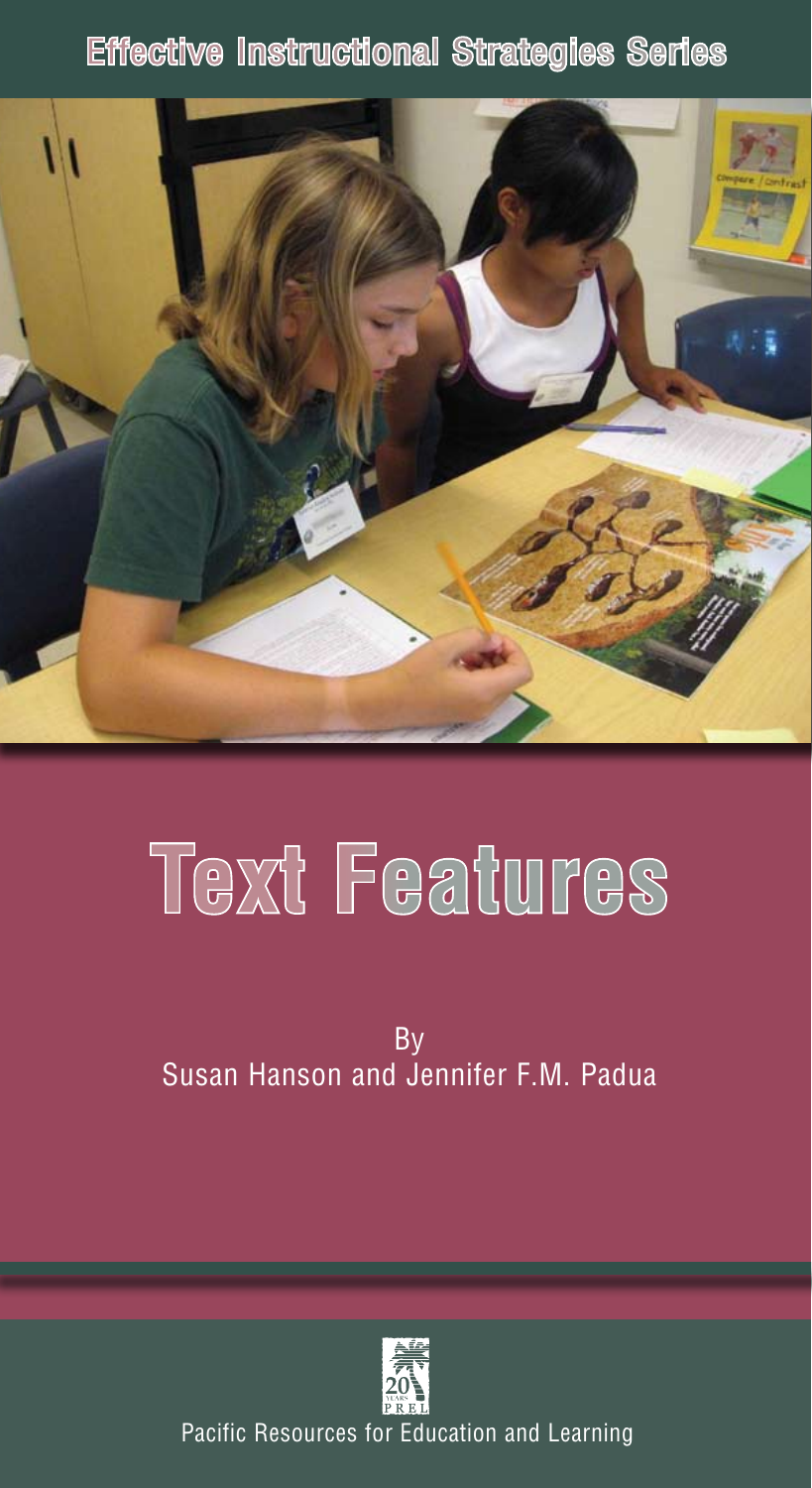#### Acknowledgments

Special thanks to...

Dr. Gerald Duffy for his content review of this book.

Dr. Roger J. Chesswas for his vision, support, and leadership in directing the Pacific CHILD Randomized Control Trial.

Reading Advisory Panel Members: Drs. Michael Kamil, Gerald Duffy, Anne Cunningham, Jana Echevarria, and Dorothy Strickland for their guidance during the Pacific CHILD study.

Sharon M. Look for her contributions to this book.

Kalei Arinaga, Joy Hirayama, and Megan Rhein for their sharing.

PREL staff members for their hard work and dedication with the Pacific CHILD study.

Our Pacific CHILD Teachers in American Samoa, the Commonwealth of Northern Mariana Islands, and Hawai'i: We appreciate all the learning opportunities and your commitments in helping us gather information on how to improve teacher knowledge and practice, and students' reading comprehension.

Cover Picture: Sharon M. Look

Interior photos by Jennifer F.M. Padua

This product was funded by the U.S. Department of Education's Institute of Education Sciences (IES) under the Regional Educational Laboratory Pacific administered by Pacific Resources for Education and Learning, award number ED-06-CO-0024. The content of the publication does not necessarily reflect the views or policies of IES or the U.S. Department of Education nor does mention of trade names, commercial products, or organizations imply endorsement by the U.S. Government.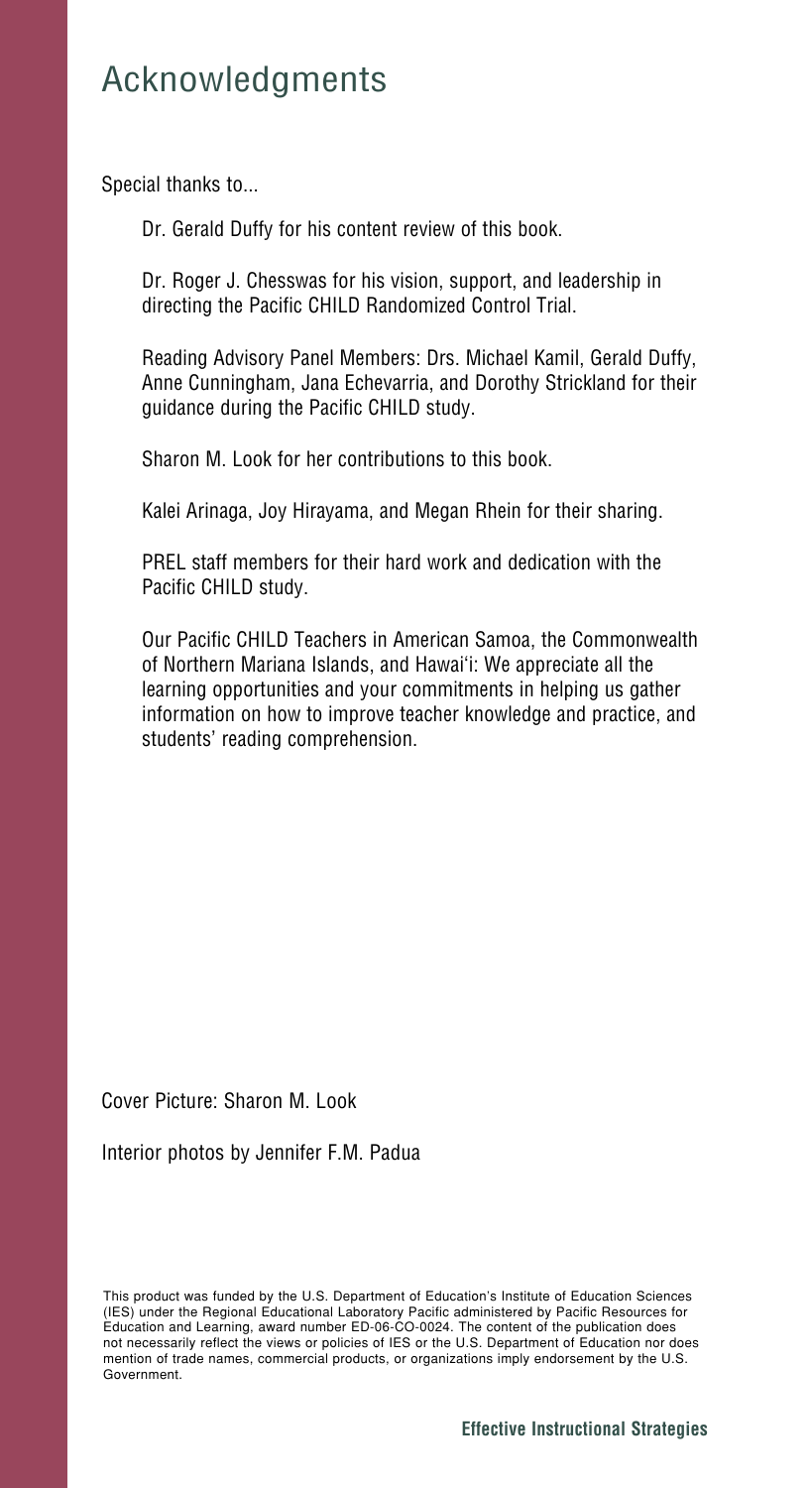# **Text Features**

# **Contents**

| Connecting Text Features from Reading to Writing  11 |
|------------------------------------------------------|
|                                                      |
|                                                      |
|                                                      |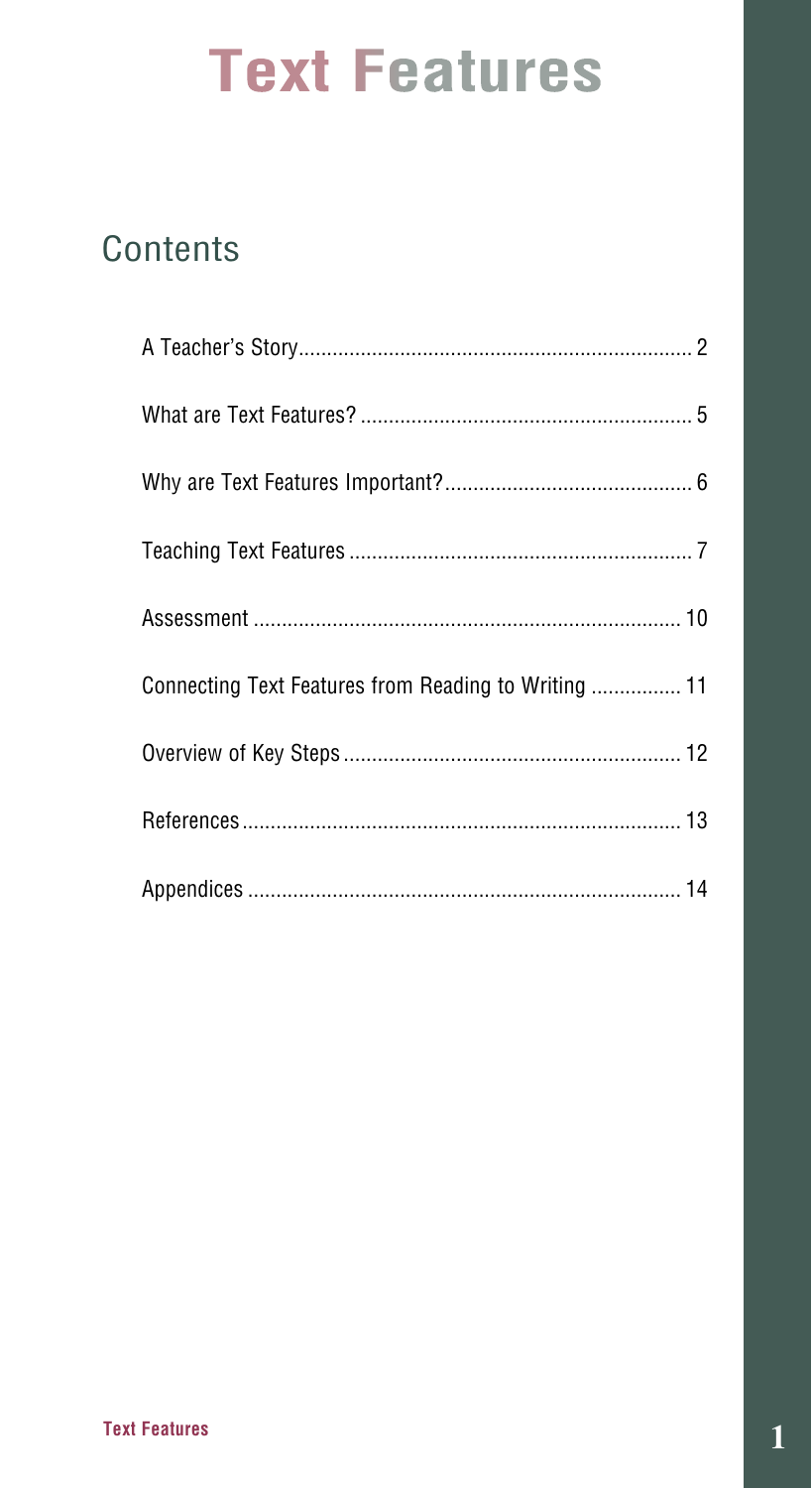## A Teacher's Story

Then Mrs. Cruz was in elementary school, she remembers starting a chapter in a textbook without even reading the title She barely glanced at the pictures and skipped the captions. starting a chapter in a textbook without even reading the title. She never read the graphs or charts and skimmed the headings and subheadings without consciously thinking about the purpose of the information.

Thinking back, Mrs. Cruz believed her goal was to read all the words and get through the chapter and not be slowed down by this extra stuff. *I was one of those disengaged readers that closed the book at the end of the chapter and then said, "There, I read it!"*

The turnaround point for Mrs. Cruz was in middle school. One teacher showed her how to turn headings and subheadings into questions and then read the section in search for answers.

Now a teacher, Mrs. Cruz has many 4th grade students in her classroom with the same lack of understanding of the important role text features play in comprehending the text. Using her knowledge from attending professional development sessions, reading professional articles, and trying different strategies to emphasize how text features support comprehension, she plans her lesson. She knows the importance of reading the text before assigning it to her students in order to point out to students the text features they should attend to.

Cells  $I can$ . · Use text features to help me understand the text ·Identify parts of a cell. · Identify the differences between plant and animal cells. - Participate in oral discussions. · Create a diagram of a cell.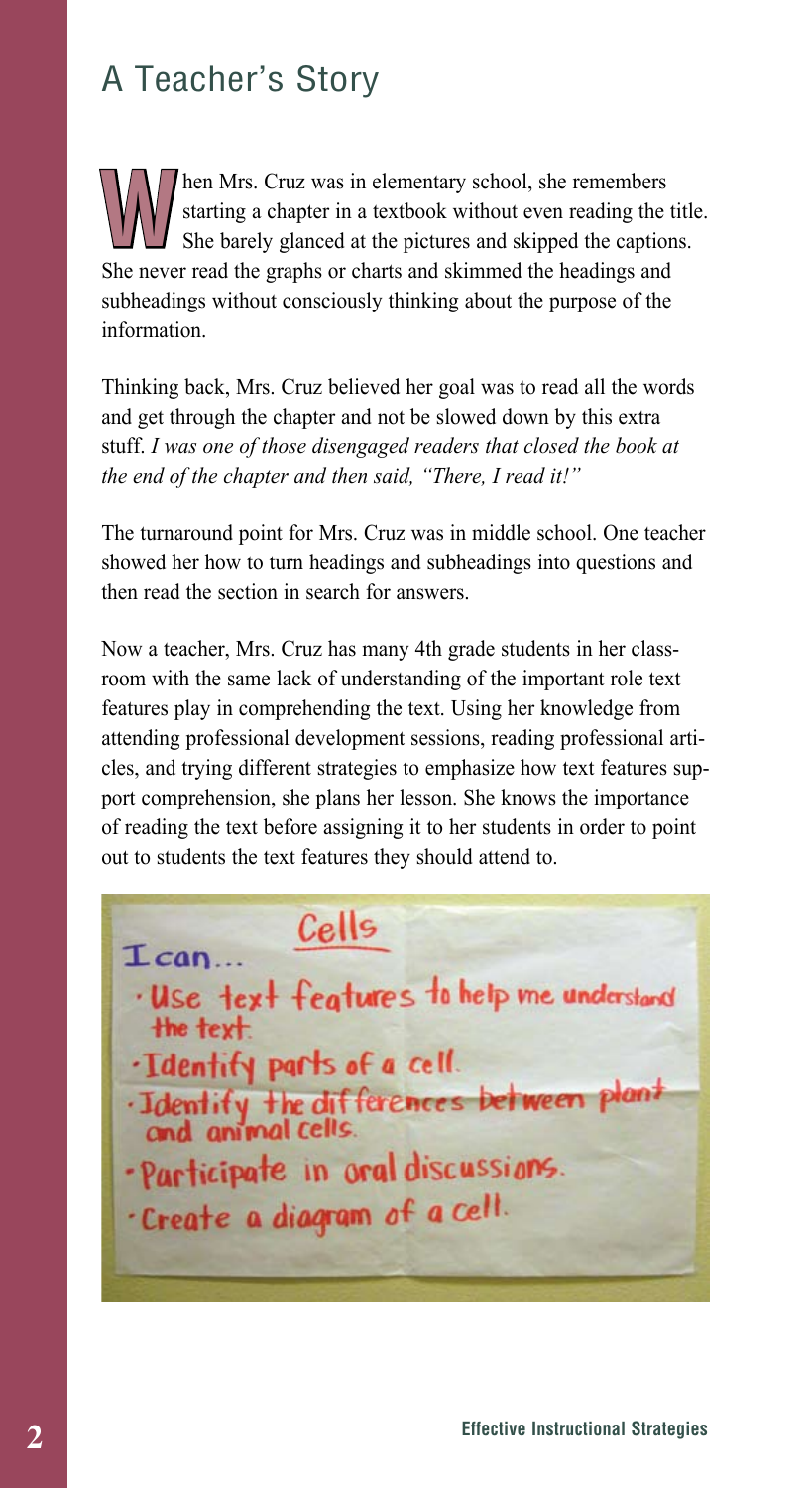*I don't want my students missing the main point because they went through the motions of reading the words, but didn't engage with what was written,* says Mrs. Cruz. *I want students to get excited and prepared for reading the text by looking at all the pieces of information, such as pictures, captions, and headings to help focus on the topic.* 

Recently, she overheard students discussing an assignment comparing animal and plant cells. She was pleased by what she heard and happy to know that her 4th grade students are realizing the value of text features now rather than in middle school like she did.

*One of the differences between animal cells and plant cells is that animal cells have a cell wall,* said Anthony.

*No, that's not true. Animal cells don't have a cell wall,* exclaimed Tyler.

*Yes, they do!* Anthony argues back*.* 

*No! No, they don't. Look at the diagram on page A7,* says Brittney. *It even says it under the heading, Cell Parts, animals do not have a cell wall.*

*Oh,* Anthony responds sheepishly.

ablock of <sup>6</sup>ft<br>Phi*n a chun* controls wi In and ou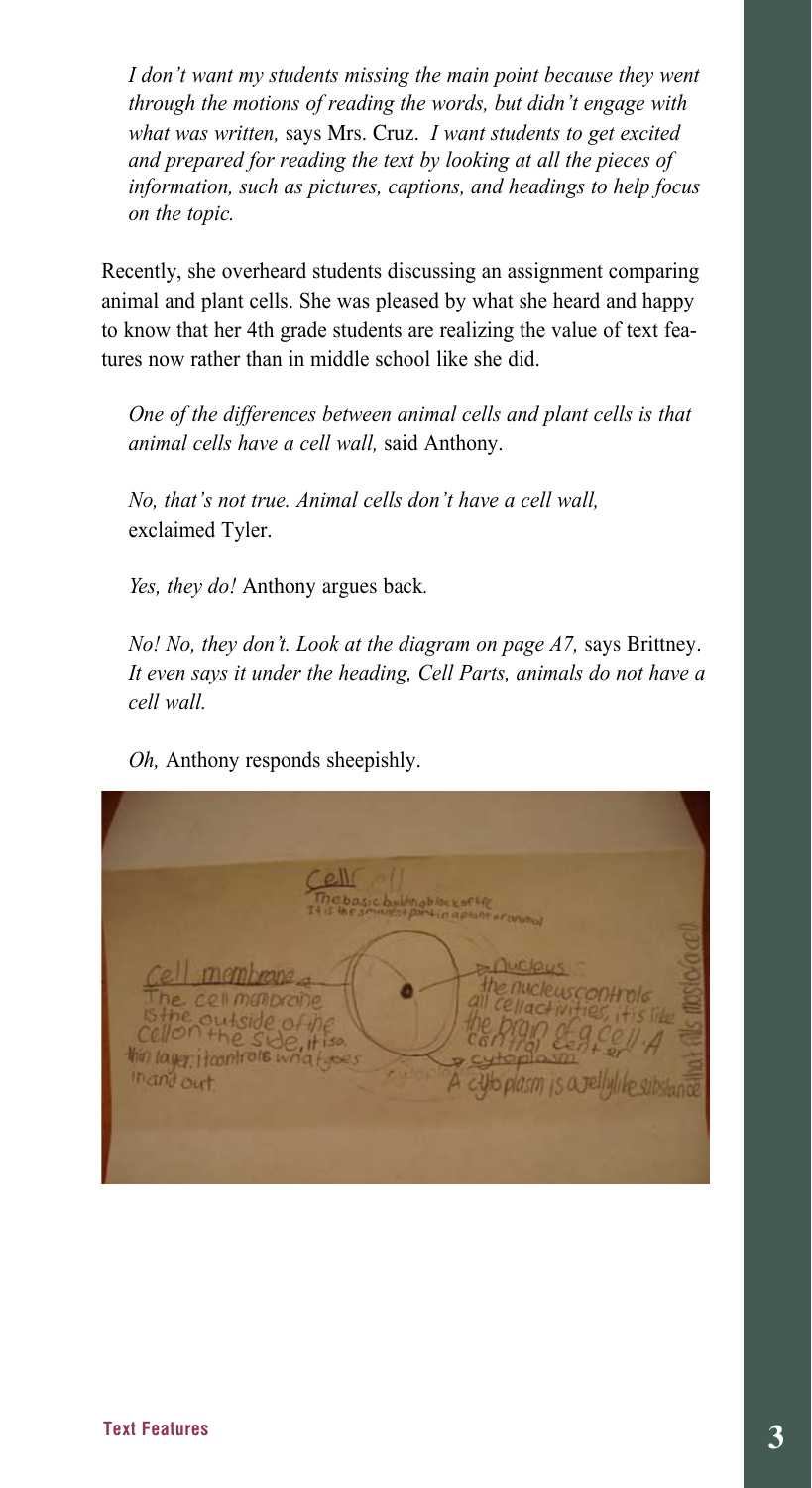As students progress through schooling, they are often faced with the challenges of comprehending informational and content area text. Informational texts are known for their use of text features. When teachers make students aware of what text structures are available to them, they will then be able to show students how to use text features.

In this book, *Effective Instructional Strategies: Text Features*, we will take you on a teacher's journey to understanding the importance of teaching text features and show you how to apply some of these activities in the classroom and with your students. All persons referred to are fictional characters.

The framework for this book is the *Pacific Communities with Highperformance In Literacy Development (Pacific CHILD) Teachers' Manual*. Pacific CHILD is a professional development program that was tested in the Pacific region using a true randomized control trial design. The Pacific CHILD is a principles-based professional development program consisting of research-based teaching and learning strategies proven to help improve students' reading comprehension using informational text.

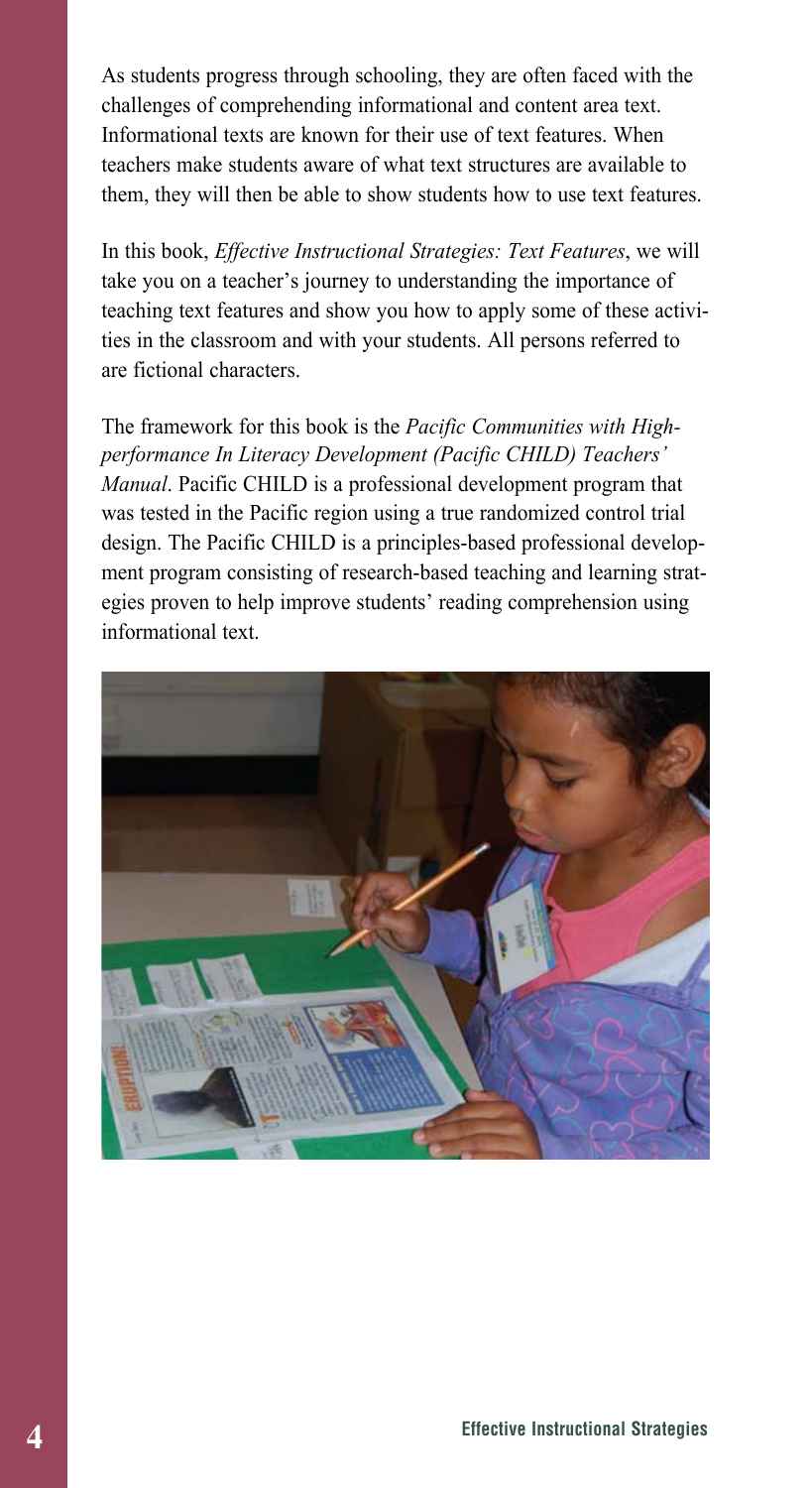### What are Text Features?

**T** ext features are the physical features of the text that highlight the important content. Knowledge about text features enables students to use them to improve their comprehension of the text. According to Kinder and Bursuck (1991), physical text that is well presented facilitates reading comprehension. When students learn how to use text features, they are able to make better predictions, anticipate their learning, and comprehend the content being studied (Kelley & Clausen-Grace, 2010.). Furthermore, when students gain understanding of how to use text features and text structure as a strategy, their reading comprehension is improved (Dickson, Simmons, Kame'enui, 1995).

There are five broad categories of text features found in informational texts:

- 1. **Text divisions** identify how the text is organized and presented. Some examples are chapters, sections, introductions, summaries, and author information.
- 2. **Organizational tools and sources of information** help readers understand the information. Some examples are titles, table of contents, index, headings and subheadings, glossary, pronunciation guide, and references.
- 3. **Graphics** show information that is easier to understand because of its visual representation, or enhances what was written in the text. Some examples are diagrams, charts and tables, graphs, maps, labels, photographs, illustrations, paintings, cutaway views, timelines, and captions.
- 4. **Font** size or **formatting** style, such as boldface, italic, or a change in font signals the reader that these words are important.
- 5. **Layout** includes aids such as insets, bullets, and numbers that point readers to important information.

(adapted from Fountas and Pinnell, 2006)

Mrs. Cruz knows the primary purposes of teaching text features are getting students to know what they are and how they can aid with understanding the text. She will begin by looking at the text to see if there are examples from each of the categories listed above.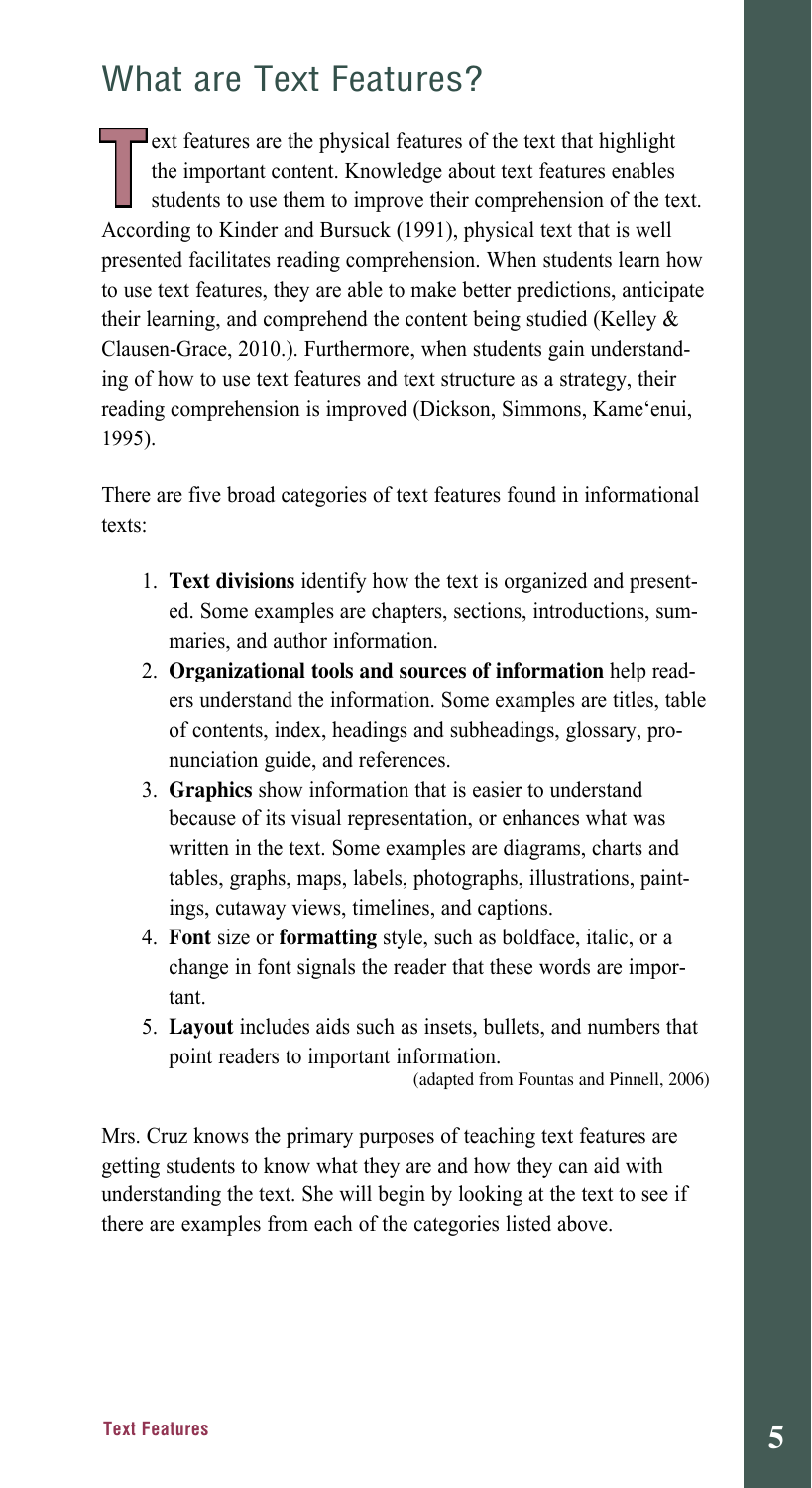# Why are Text Features Important?

**T** he purpose of text features is to help readers focus on the important information in the text. The teaching of text features is important for a number of reasons.

- • Using the visual features of the text creates opportunities for teachers to build background knowledge for students prior to reading the main text body (Kelley & Clausen-Grace, 2010).
- The headings and subheadings are often part of informational text, which alert the reader to focus on the topic they will be reading about. In addition, students can change the subtitles into questions, and thus set a purpose for reading the section.
- • Text features present new material in meaningful chunks. In many cases, informational text is unknown material to the students and it is easier for them to process information in smaller chunks, such as the ones provided by the subheadings for each section. Also, indexes and tables of contents guide the reader to look up pertinent information in an efficient way.
- Many content informational texts provide a glossary so students can immediately understand the meaning of words and see how they are being used in context.

As Mrs. Cruz plans for her students to read *Land of Fire* by Brownlee (2005), she notices several text features she would like to point out prior to reading. She will:

- Refer to the map to show where the Hawaiian Islands are located.
- Point out the picture of the lava, so students know what it looks like.
- • Teach the bold words, such as *plates* and *magma,* since the meaning of these words are so critical to comprehending the text.
- Point out the glossary box for students to refer to if they have difficulty remembering the meanings.
- • Explain the diagram on how volcanoes erupt.

By explaining the various text features prior to reading, Mrs. Cruz will help students build the necessary background knowledge about the text features they will be using to understand the article.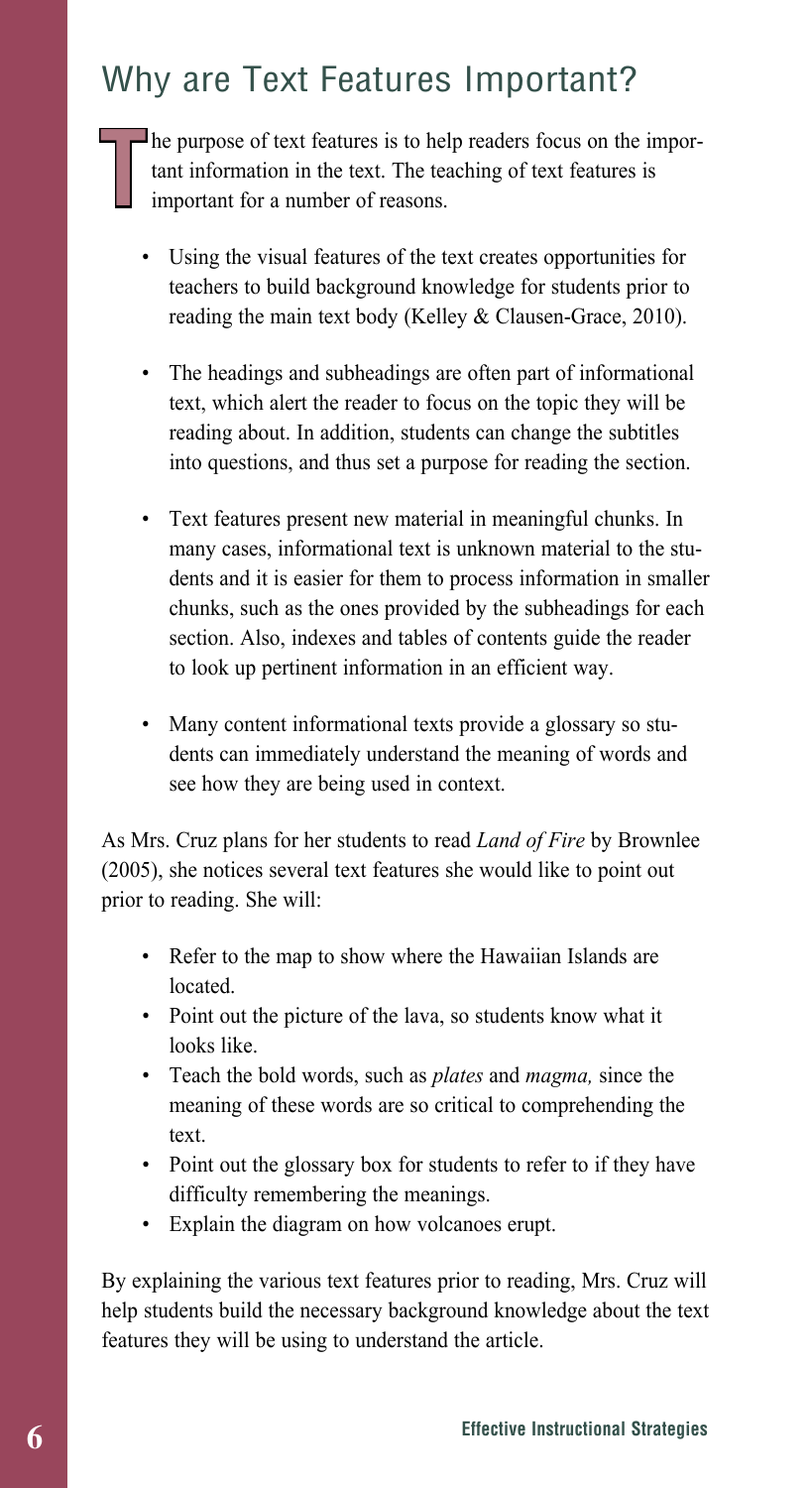# Teaching Text Features

**M**rs. Cruz knows that teaching text features is a two-step process. The first step is to explain what text features are. The second step is to show students how to use text features as a strategy. To do this, Mrs. Cruz must be explicit with her teaching. Explicit teaching involves:

- • Building students' knowledge about the concept, in this case, the concept of text features.
- Explaining the strategy being taught, its importance, and purpose.
- • Explaining how and when to use the strategy.
- Modeling the strategy.
- Gradually reducing the amount of teacher support while increasing the amount of student-guided practice.
- Independent student practice of the strategy.

Mrs. Cruz will use a think-aloud and an anchor chart in getting students to understand text features.

*Today we will be learning about text features. Text features are the physical features of the text. They are the objects on the page that stand out and say, "Hey, look at me!" Text features are important because they are a tool to help me understand the text. Let's look at the text. What jumps out at you?*

Liane raises her hand. *The title jumps out at me.*

Mrs. Cruz confirms. *Yes, Liane, the title is large and bold. It helps the reader know what the text will be about. On the chart, I'm going to write the title and how that information helps us as readers.* 

Mrs. Cruz knows that the use of titles can be a springboard to tapping into students' prior knowledge about the topic and to building their comprehension.

She explains: *As a reader, I have to use the title to prepare myself to understand what I am going to read. The title of this article is*  Land of Fire. *I'm wondering what I know about fire that might give me a clue to what the author means?* 

Mrs. Cruz continues: *The photograph shows something that looks like fire, but the caption talks about a volcano. I think this text is about volcanoes.*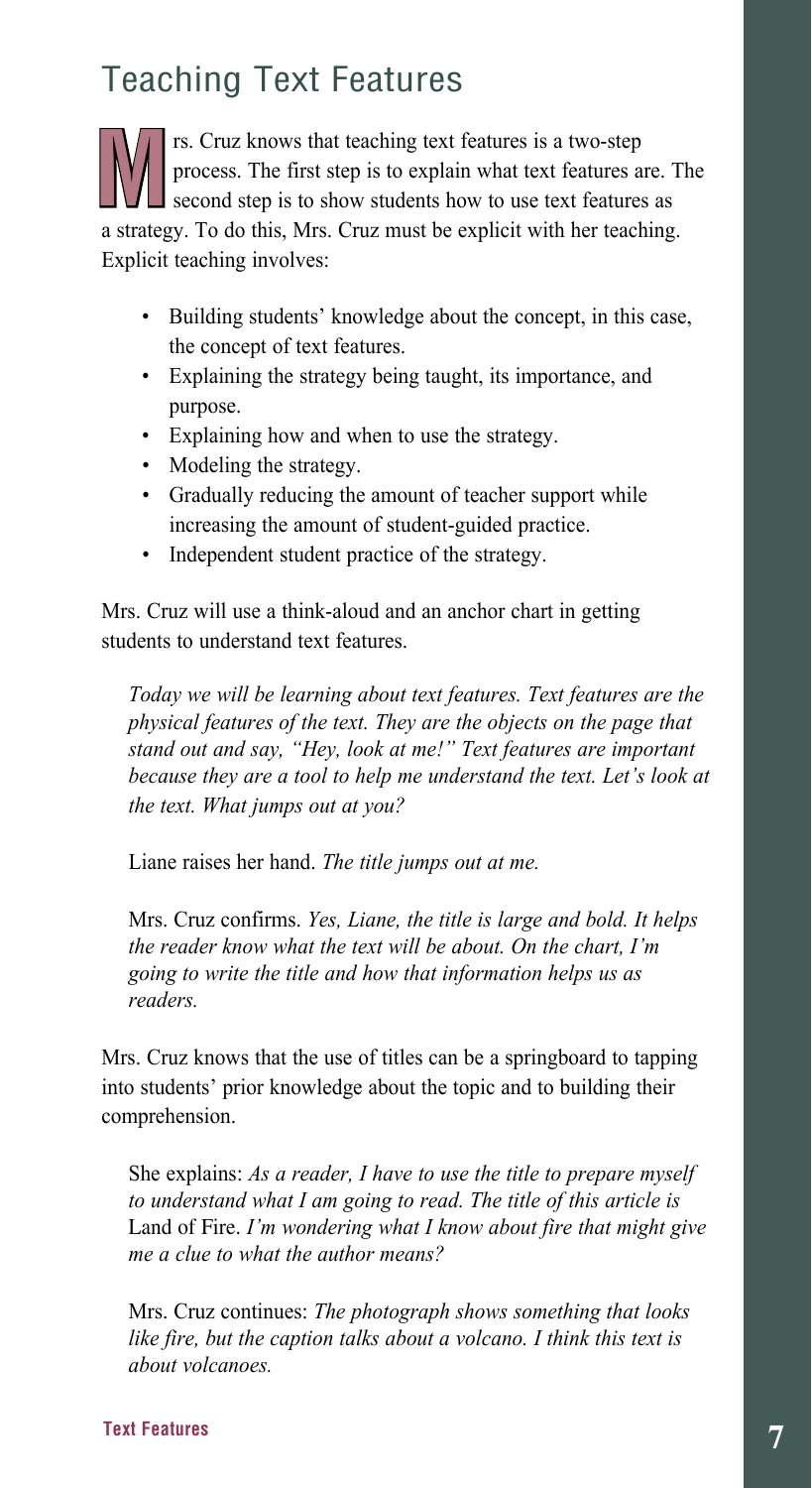She allows the students to discuss briefly what they know about volcanoes.

*I see there is a subtitle: Scientists trek up violent volcanoes to answer some burning questions. I'm not sure what the word trek means, but I think it means to climb because it looks like the scientist is on a hike and that makes sense in the sentence. Also, the word* trek *is followed by the word* up *and that makes me think the scientist is hiking up the trail.* 

Mrs. Cruz knows that she needs to release some of the responsibility on to her students to determine if they understand how to use text features as a strategy.

She shares: *Now I'm going to let you work with the person next to you. I want the both of you to preview the text and tell me what text features jump out at you.* 

Theo shouts, *Oh, I see a map*.

*Good eyes, Theo,* responds Mrs. Cruz*. Maps tell the reader where a location is. The map here shows all the Hawaiian Islands and points to the Big Island of Hawai'i where Kilauea Volcano is located.* 

Mrs. Cruz provides more opportunities for students to preview the text. She walks around and listens in on their conversations.

*Mrs. Cruz,* asks Caleb, *Why are some words dark and others are not? See, like this word* magma.

*Good observation, Caleb,* she responds. *When words are bold or what you call dark, this means the word is important. Often times, the meaning of a bold word is found in a glossary in the back of the book or in a word box just like the one on the next page.* 

*Cool!* says Caleb. *Magma means liquid rock that is still underground. I like the word box because this means I don't have to stand up and get a dictionary to find out the meaning of the word.* 

Mrs. Cruz wants her students to transition to partner work. She gathers the students back for a brief whole group conversation. Mrs. Cruz knows that before they can use text features as a strategy, they must know what it is.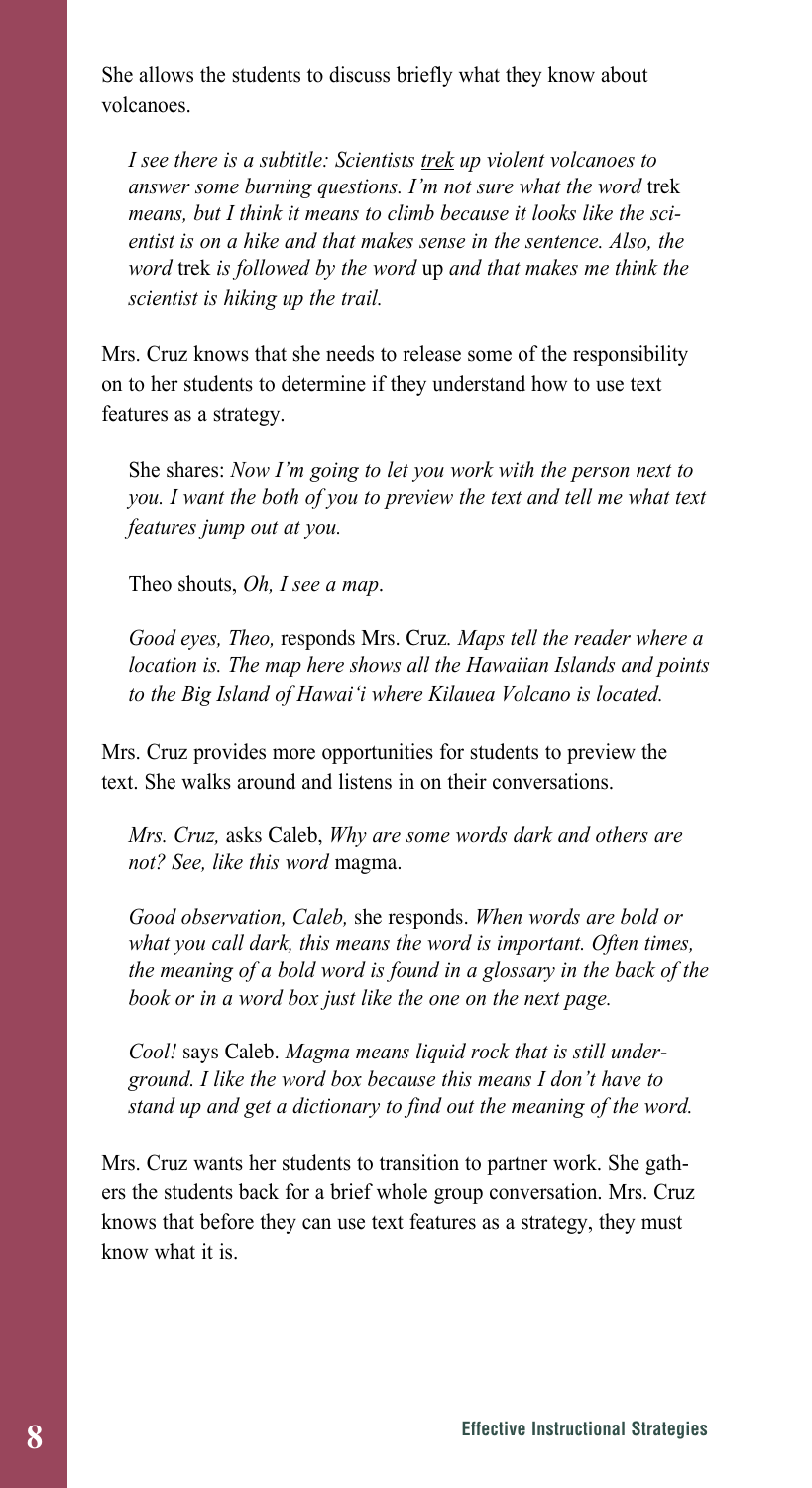She asks, *I want us to review some of our learning before you begin your partner work. Who can tell me what are text features?* 

*Text features are the physical things that authors include to help us understand the text. You know, like the title and pictures and stuff like that,* answers Theo.

Mrs. Cruz continues the conversation. As each text feature is discussed, she writes the information on an anchor chart identifying and explaining its purpose, like the one below.



After the discussion, Mrs. Cruz allows the students to read the text independently or in pairs. She also provides time afterwards for the students to discuss the content by providing a list of questions to ensure that students get to the heart of comprehending the text.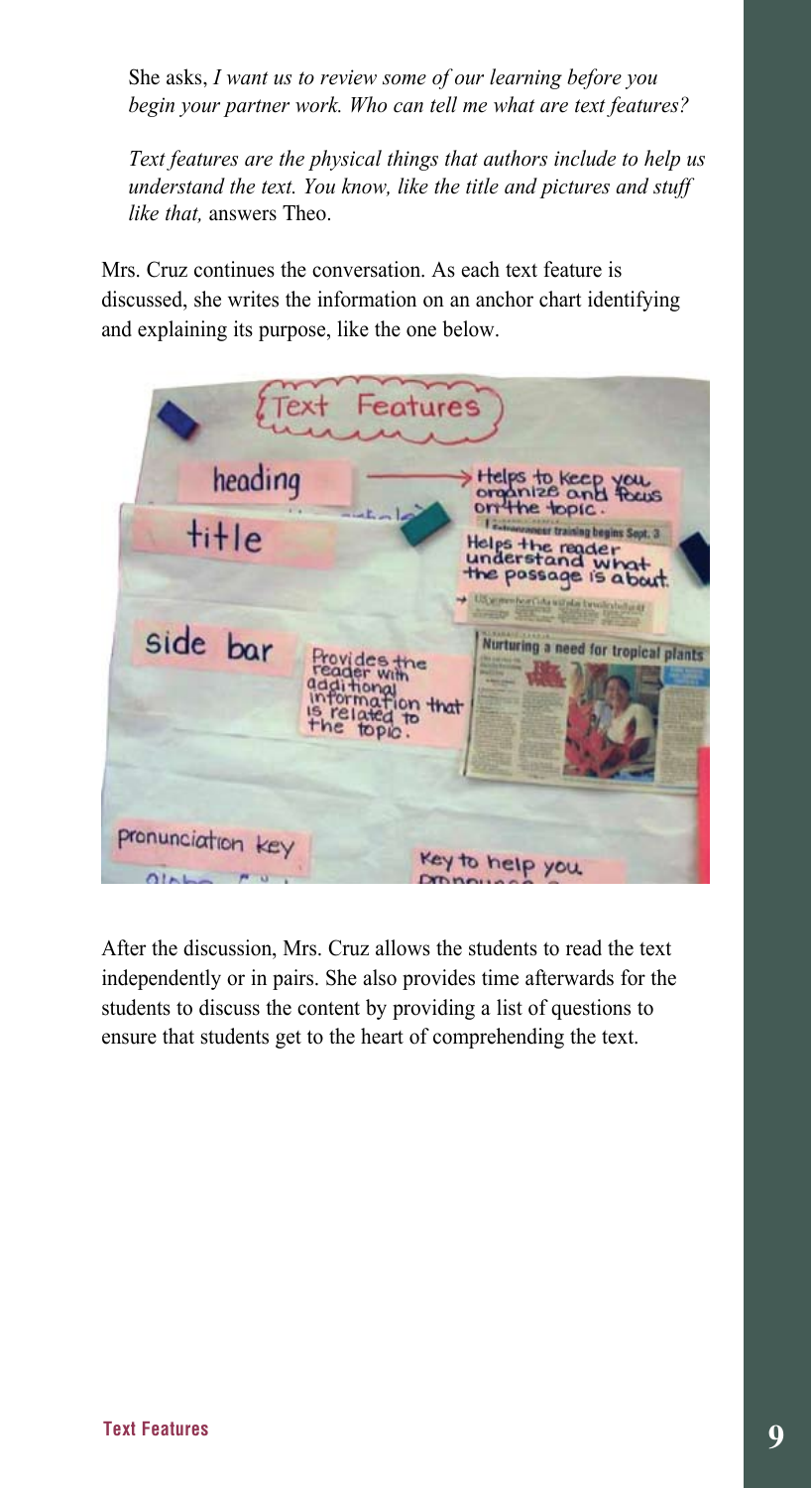Mrs. Cruz gives an assignment in which students identify the text features and explain what content information is presented. She has students write the information on cards, then posts the information onto the article. (See Appendix A).

After the lesson, Mrs. Cruz notices that some of her students understood the tasks while others need support.



#### Assessment

**MARRICHT ARRICHT AND THE STAR CRUZ HAS been teaching her students how to use text features. She now must determine if they are actually using text features in their independent reading. Mrs. Cruz will write** tures. She now must determine if they are actually using text anecdotal notes to record students' group work on text features. She uses a letter-sized paper and creates squares for each of her students. She will place a plus sign (+) for thorough understanding; a check for acceptable  $(\checkmark)$ ; and a minus (-) for no understanding.

| Joyce<br>$+$               | Caleb<br>$\checkmark$ assists with<br>diagrams                                | <b>Anthony</b><br>$\checkmark$ assists with read-<br>ing tables<br>$\checkmark$ uses TF before<br>reading | <b>Chloe</b><br>$\ddot{}$ |
|----------------------------|-------------------------------------------------------------------------------|-----------------------------------------------------------------------------------------------------------|---------------------------|
| <b>Tyler</b><br>$\ddagger$ | <b>Sharon</b><br>- assists with reading<br>tables<br>- uses TF before reading | <b>Theo</b>                                                                                               | Liane<br>$\checkmark$     |

Mrs. Cruz knows that the purpose of using text features is to understand the content of the text and how it connects to life experiences. For another lesson, she creates a handout to determine if students are able to make this connection. As she reads students' work, Mrs. Cruz finds evidence that students are connecting information to their lives. She is satisfied and thrilled that these 4th graders are becoming strategic readers.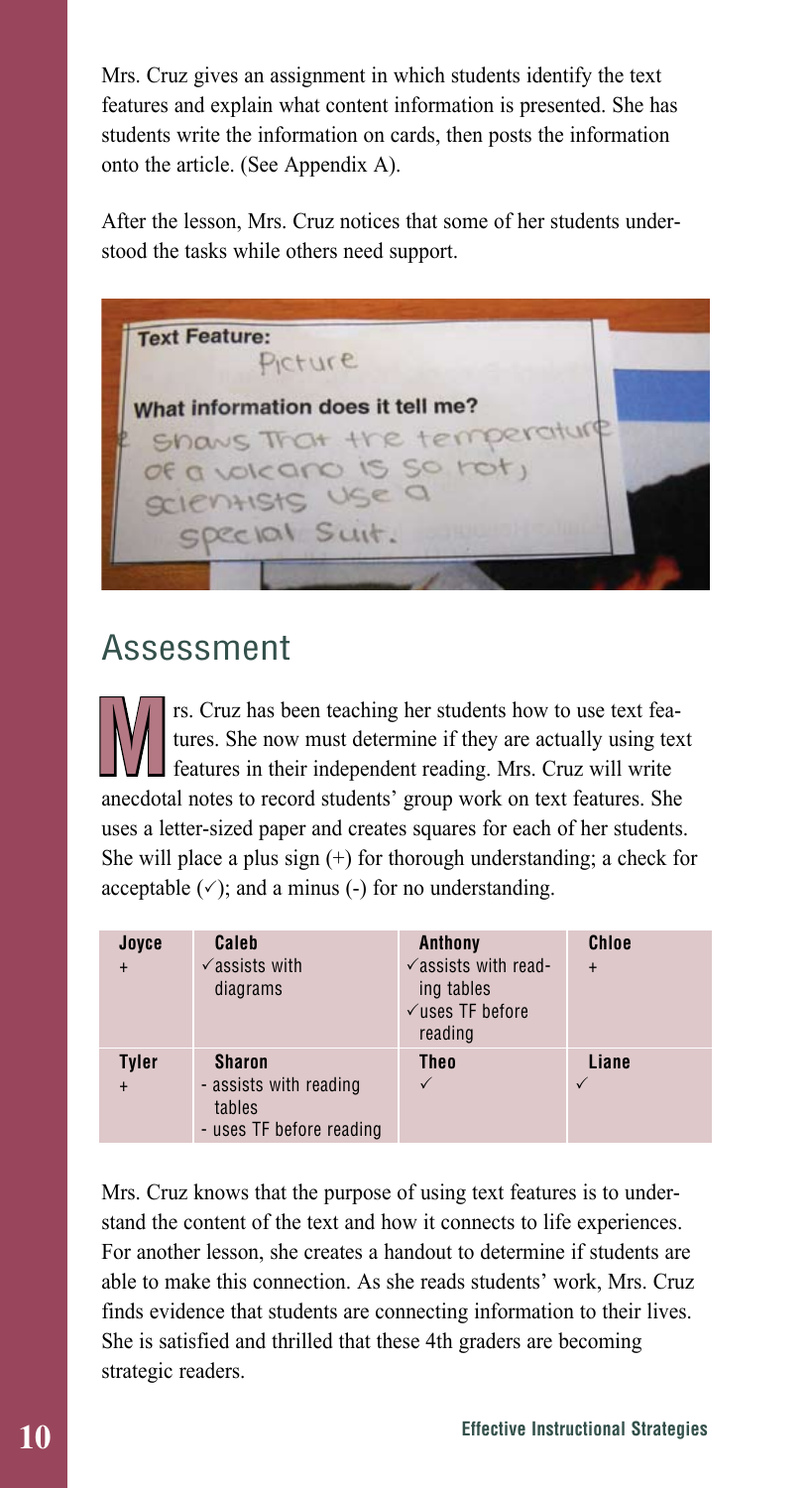|       | Which sidebar did you find most interesting? Explain why. |                 |                 |        |  |
|-------|-----------------------------------------------------------|-----------------|-----------------|--------|--|
| tound |                                                           | Plastics Dunner |                 |        |  |
| 117   | resfinal                                                  | because it      |                 | made n |  |
|       |                                                           |                 | <b>Inecause</b> |        |  |
|       |                                                           |                 |                 |        |  |
|       |                                                           | 045             |                 |        |  |

#### Connecting Text Features from Reading to Writing

S Mrs. Cruz leaves for the day, she walks past a colleague's room and notices the display board of students' writing. Her colleague, Mrs. Tanaka, shares how her students used their room and notices the display board of students' writing. Her colleague, Mrs. Tanaka, shares how her students used their knowledge of text features in reading and applied the same concept in writing.

*While my students prepare to publish their writing, I explain the importance of engaging the reader with their writing piece,* says Mrs. Tanaka. *We make a list of the text features that would work in their writing. As I confer with students, they tell me what they would like to include. For example, in this piece, this group of students wanted to include a sidebar of* did you know facts *and a diagram.*

*Wow,* said Mrs. Cruz. *I never thought of making the reading and writing connection.*

*You'll be amazed at how students are able to take their knowledge of text features and apply this information to other content areas,*  says Mrs. Tanaka.

*I was excited because the students are becoming strategic readers using text features. Now I am motivated with helping them use text features in their writing,* says Mrs. Cruz.

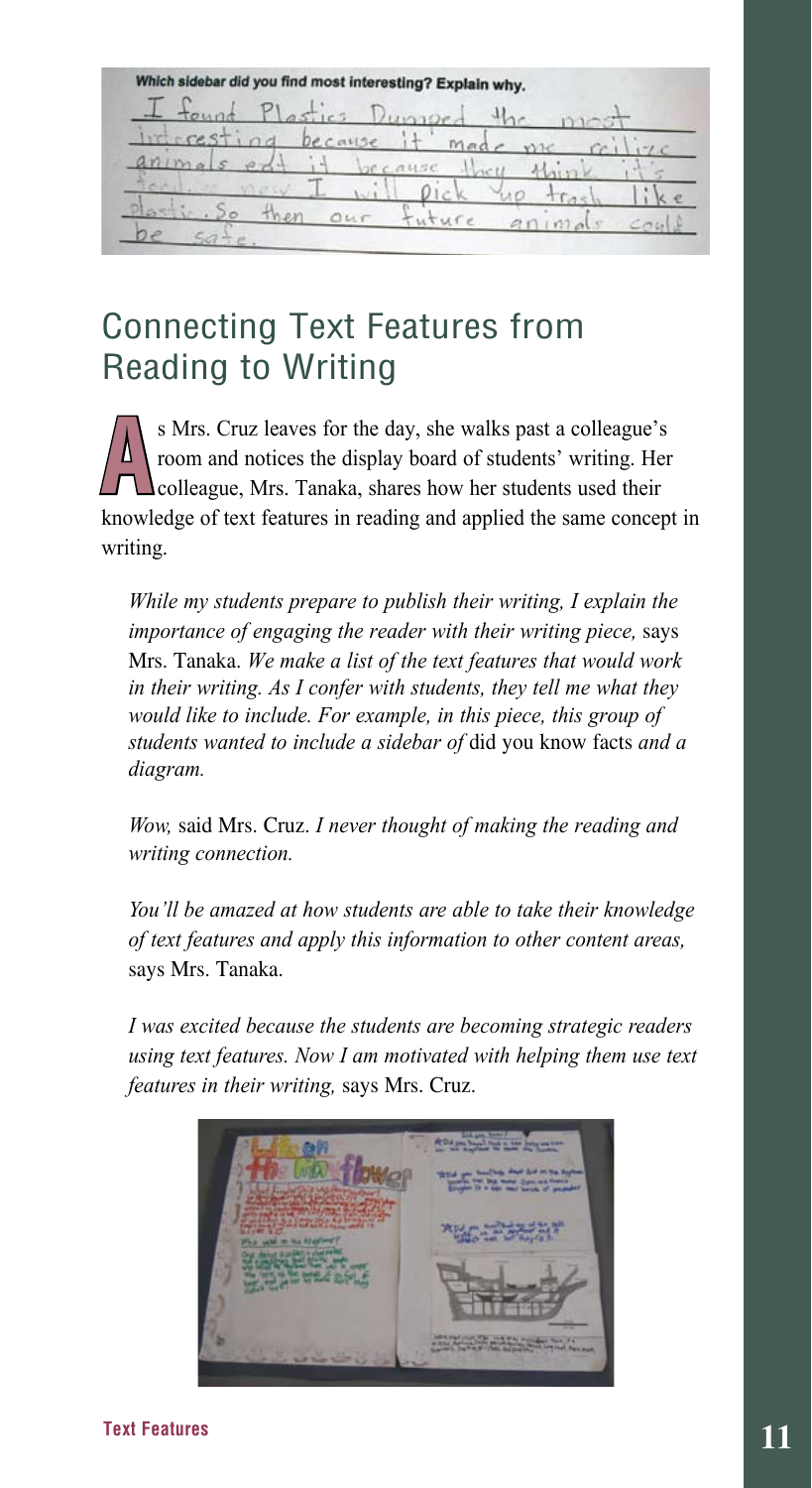#### Overview of Key Steps

- Read the text prior to teaching to decide which text features need explicit teaching. Keep in mind that not all text features need to be taught.
- Think about administering a needs assessment to determine what the students know about text features (See Appendix B).
- • Explain what text features are. Students must know what text features are before using it as a strategy.
- Consider doing a *text feature walk*. A text feature walk consists of reading/viewing the text features found in the text and predicting how each of the key text features will assist with comprehension of the main text. Let the students hear the thinking you go through as you study the text features included in the text (Kelley & Clausen-Grace, 2010).
- • Provide explicit **vocabulary instruction** for key words before reading the text. Be sure to include a student-friendly definition, context clues, repeated exposure, and active involvement to help with word knowledge.
- Model and gradually diminish help on how to use text features as a strategy before reading, during reading, and after reading.
- Continue to teach the value of text features over time until the students begin automatically integrating the use of text features in their daily reading.
- Connect text features from reading to writing.
- Post an **anchor chart** in the classroom that illustrates the various text features for the teacher and students to view as needed.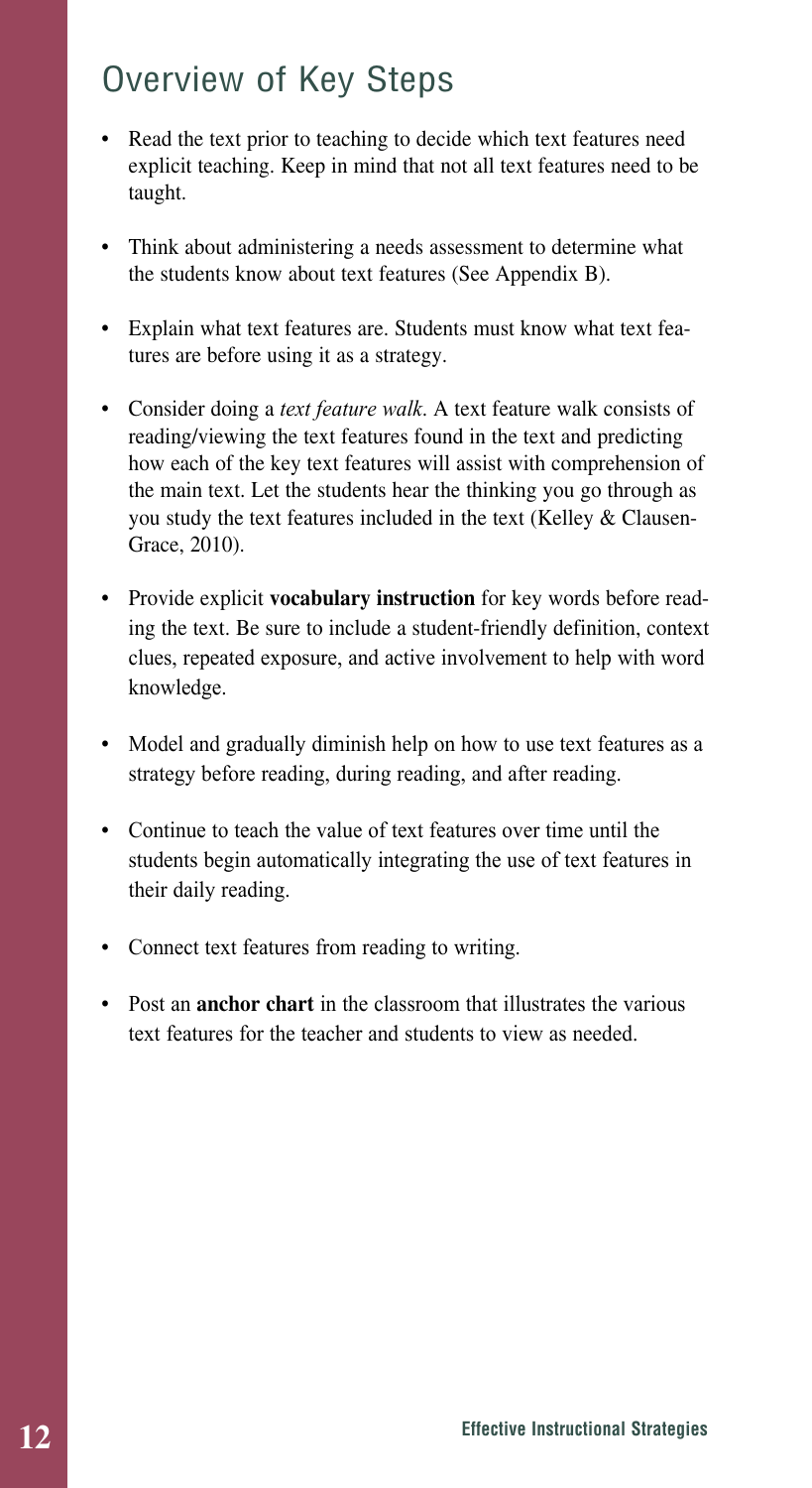#### References

Brownlee, C. (2005). Land of fire. *Scholastic SuperScience. 17 (1)*, 12-14.

- Fountas, I. & Pinnell, G. (2006). *Teaching for comprehending and fluency, K-8: Thinking, talking, and writing about reading.* Portsmouth, NH: Heinemann.
- Dickson, S., Simmons, D., & Kame'enui, E. (1995). *Text organization and its relation to reading comprehension: A synthesis of the research* (Technical report No. 17). Eugene, OR: National Center to Improve the Tools of Educators. Retrieved September 16, 2009, from EBSCOhost ERIC database.
- Kinder & Bursuck. (1991). The search for unified social studies curriculum: Does history really repeat itself? *Journal of Learning Disabilities. 24 (5)*, 270-320.
- Kelley, M. & Clausen-Grace, N. (2010). Guiding students through expository text with text feature walks. *The Reading Teacher, 64 (3)*, 191-195.
- Pacific Resources for Education and Learning. (2008). *Pacific CHILD Teachers' Manual.*  Honolulu, HI.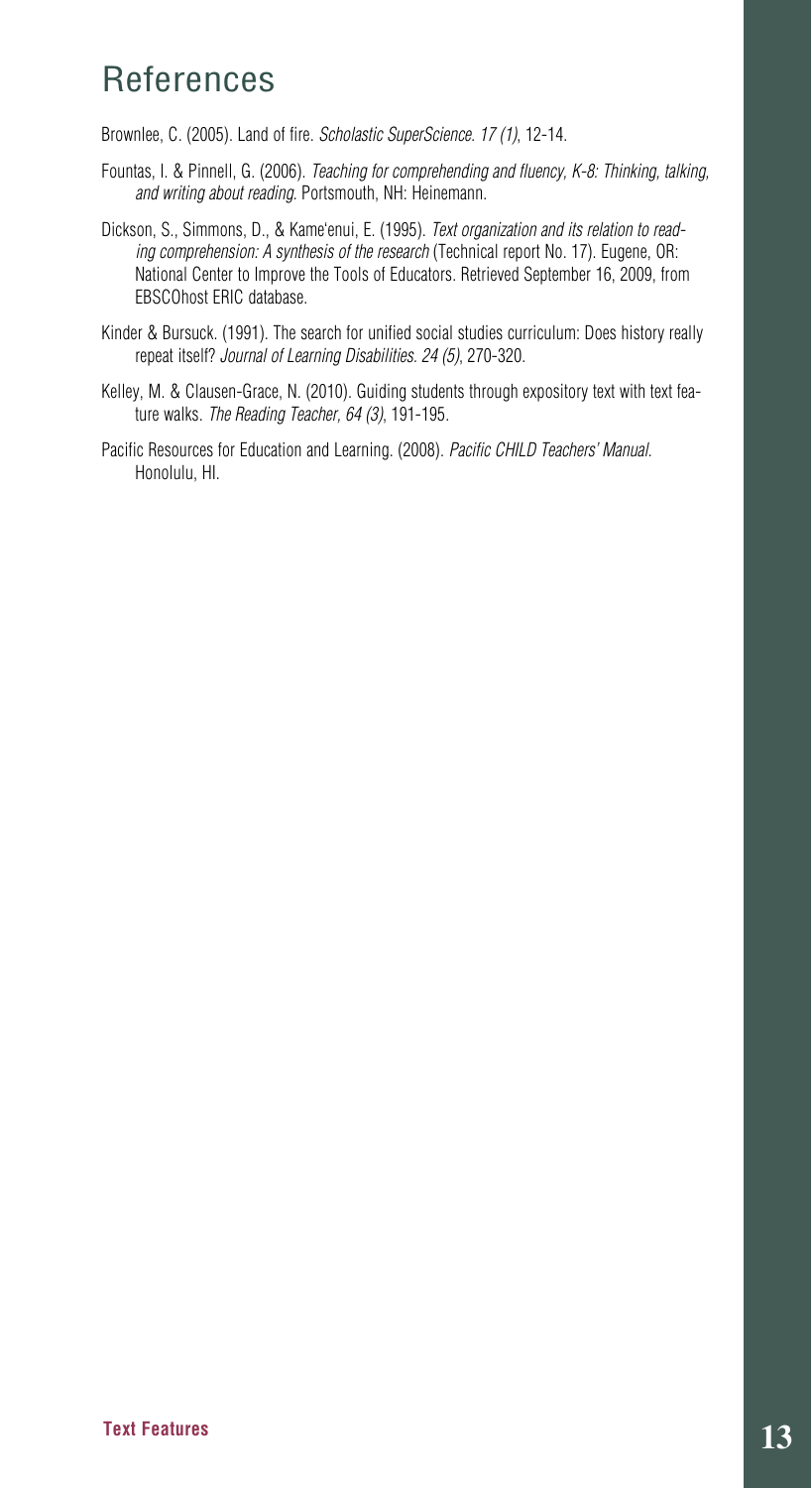# Appendix A: Text Feature Cards

| Text Feature:                     | Text Feature:                     |
|-----------------------------------|-----------------------------------|
|                                   |                                   |
|                                   |                                   |
| What information does it tell me? | What information does it tell me? |
|                                   |                                   |
|                                   |                                   |
|                                   |                                   |
|                                   |                                   |
|                                   |                                   |
|                                   |                                   |
|                                   |                                   |
| Text Feature:                     | Text Feature:                     |
|                                   |                                   |
|                                   |                                   |
| What information does it tell me? | What information does it tell me? |
|                                   |                                   |
|                                   |                                   |
|                                   |                                   |
|                                   |                                   |
|                                   |                                   |
|                                   |                                   |
| Text Feature:                     | Text Feature:                     |
|                                   |                                   |
|                                   |                                   |
| What information does it tell me? | What information does it tell me? |
|                                   |                                   |
|                                   |                                   |
|                                   |                                   |
|                                   |                                   |
|                                   |                                   |
|                                   |                                   |
|                                   |                                   |
| Text Feature:                     | <b>Text Feature:</b>              |
|                                   |                                   |
|                                   |                                   |
|                                   |                                   |
| What information does it tell me? | What information does it tell me? |
|                                   |                                   |
|                                   |                                   |
|                                   |                                   |
|                                   |                                   |
|                                   |                                   |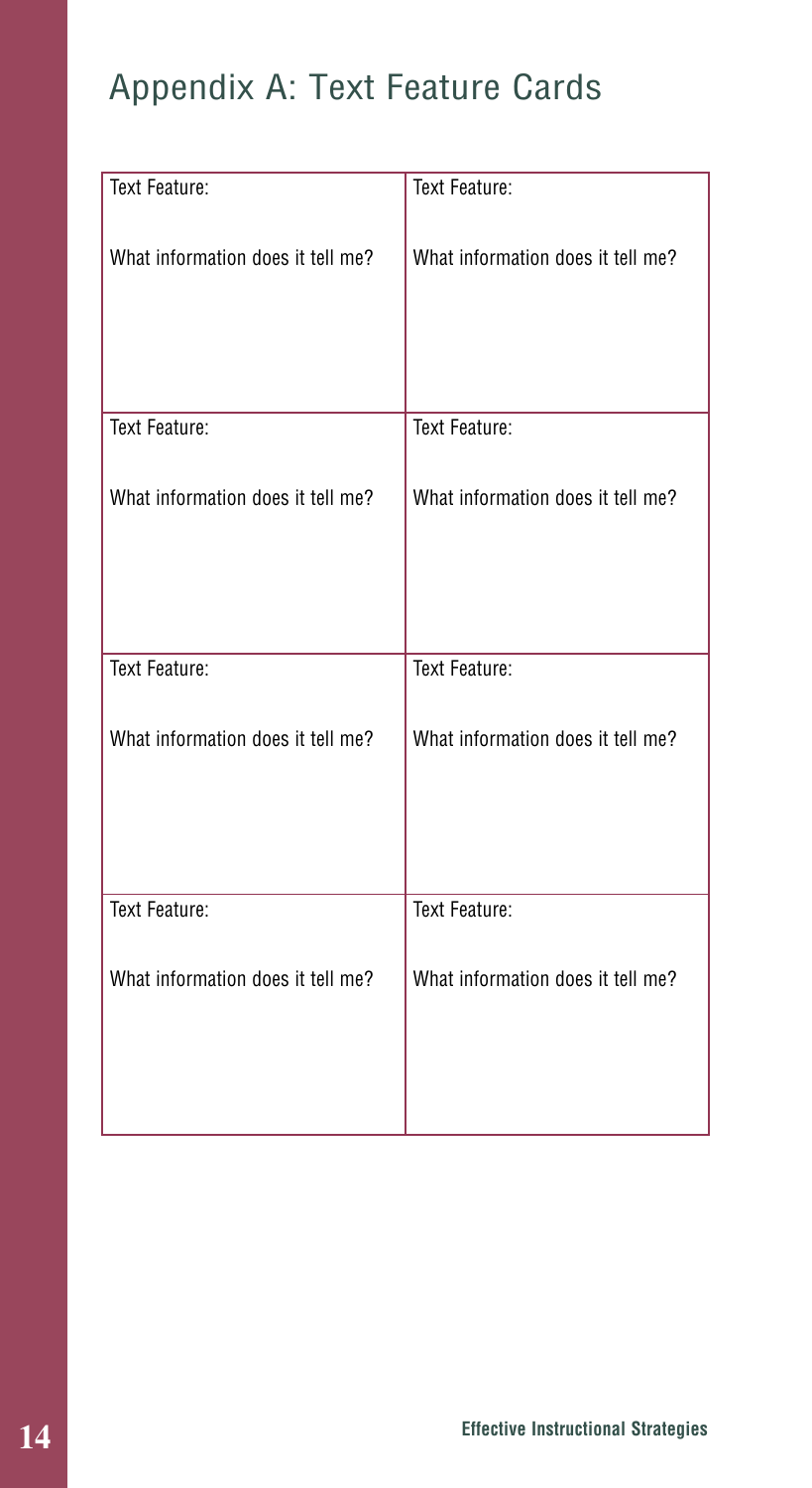#### Appendix B: Text Features Needs Assessment

Directions: Use your text to answer the questions below about text features.

- 1. Find the table of contents. Write yes or no if the text contains the following:
	- Glossary \_\_\_\_\_\_\_
	- $\frac{1}{2}$  and  $\frac{1}{2}$ • Index
- 2. Read the text features listed below. Write yes or no if your text has the text feature. If the text feature is present, write how the text feature helps you understand the content.

| <b>Text Feature</b>   | Write yes/no if your       | <b>Explain</b> how you think the |
|-----------------------|----------------------------|----------------------------------|
|                       | text feature is available. | text feature will help you       |
|                       |                            | understand what you are          |
|                       |                            | reading.                         |
| <b>Chapter titles</b> |                            |                                  |
|                       |                            |                                  |
|                       |                            |                                  |
| Headings/             |                            |                                  |
| subheadings           |                            |                                  |
|                       |                            |                                  |
| <b>Photos and</b>     |                            |                                  |
| <b>illustrations</b>  |                            |                                  |
|                       |                            |                                  |
| <b>Bold words</b>     |                            |                                  |
|                       |                            |                                  |
|                       |                            |                                  |
| <b>Pronunciation</b>  |                            |                                  |
| guide                 |                            |                                  |
|                       |                            |                                  |
| <b>Graphs/charts</b>  |                            |                                  |
|                       |                            |                                  |
|                       |                            |                                  |
| <b>Maps</b>           |                            |                                  |
|                       |                            |                                  |
|                       |                            |                                  |

Adapted from: Florida Department of Education. Text Features (2007). Retrieved from http://forpd.ucf.edu/strategies/strattext\_features.html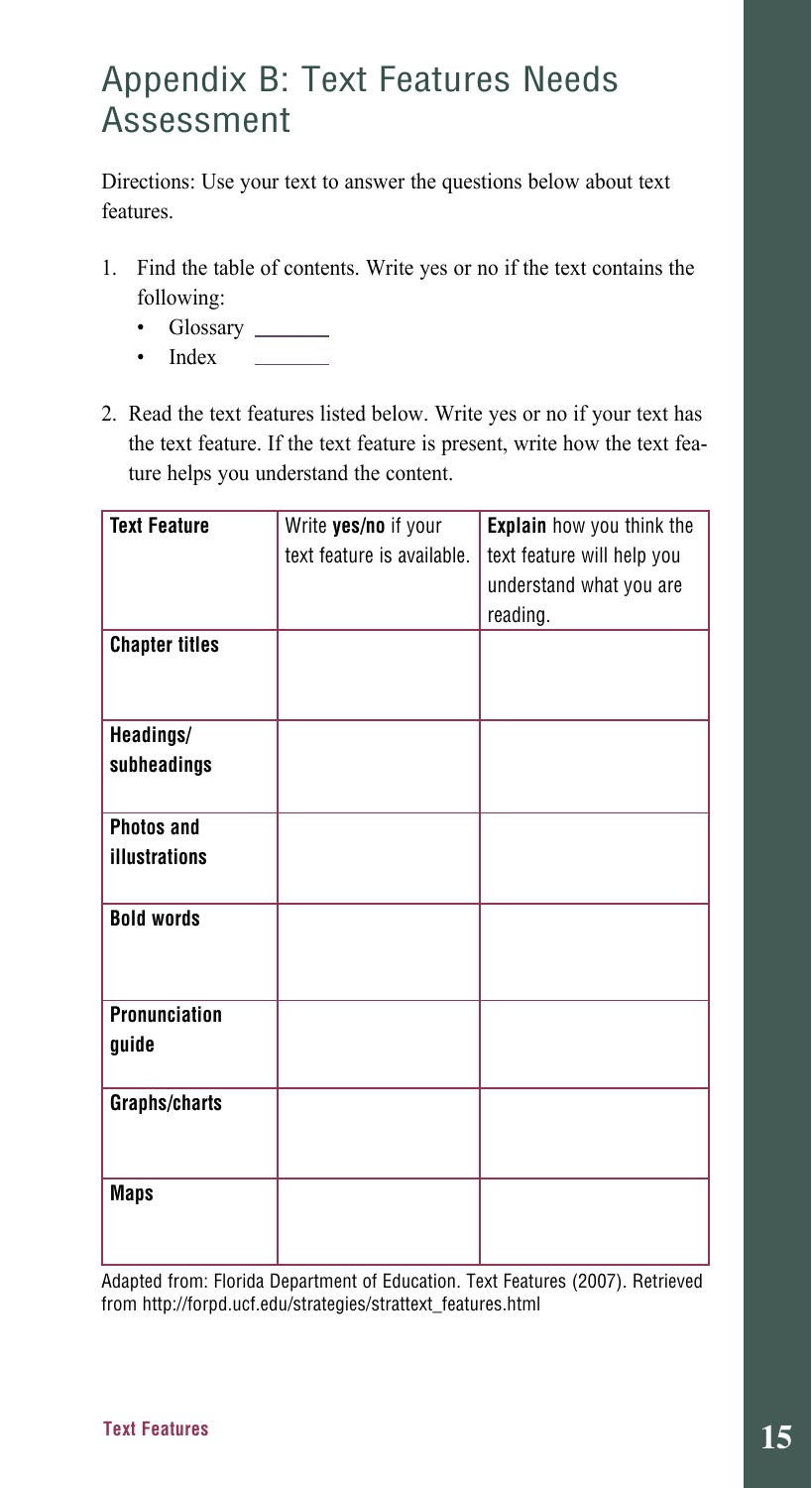**Effective Instructional Strategies**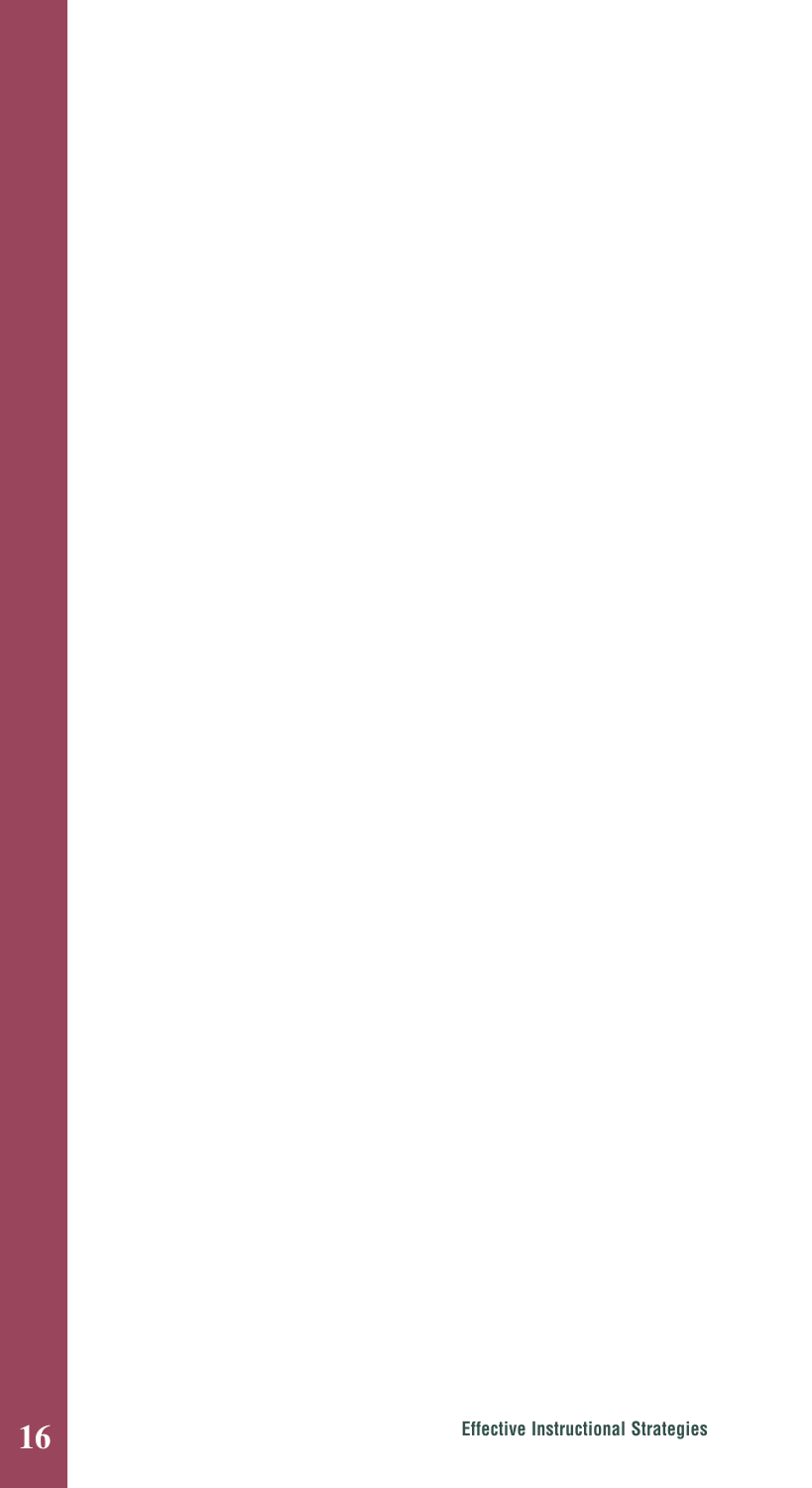**Text Features**